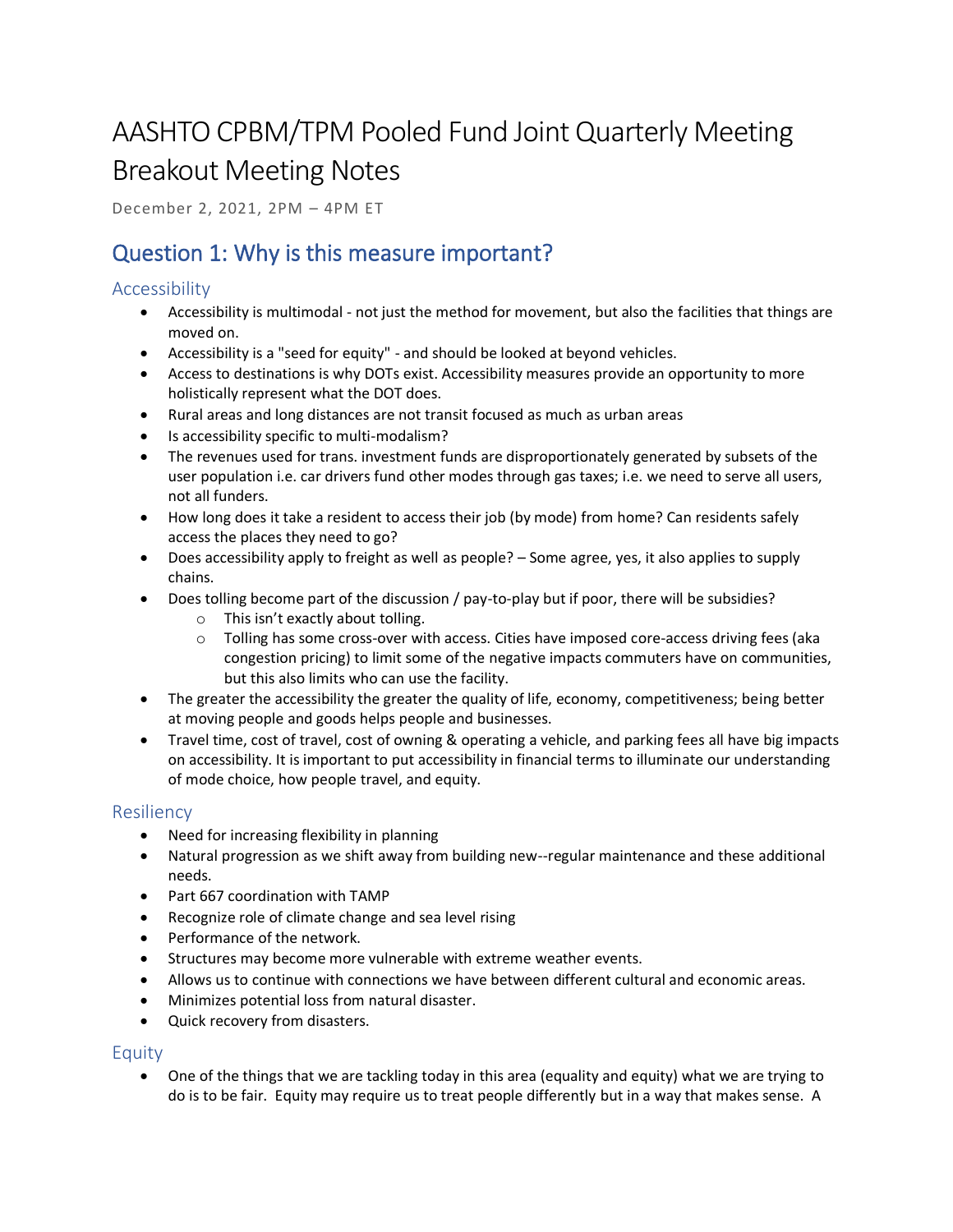challenge to us as leaders is 'how do we look at equity in ways that make sense?' It's going to take courage, especially in a built environment, where actions have been taken in the past that impact where we stand today. Key question - "how do we do things that make sense?"

- It's not just about distributing funds
- Hard to assign a dollar value to this
- Accessibility and equity are highly linked
- Focus on what each community needs
- Stakeholder engagement equity is one of the six key levels measurement is important to how it's interpreted
- Financial resources are from the entire public therefore benefits should be shared.
- We care about fairness
- Project level impacts aren't looked at systematically
- Traditionally under-represented communities are hard to reach we need to make an extra effort to ensure broad input into planning and investment decision making - need to be non-threatening, learn how to engage, learn from other DOTs
- It is an area that lacks data and research and a universally agreed upon approach for statewide application. Project level is pretty good.

# Question 2: What are the key objectives for measuring this area?

Accessibility

- To understand the differences in the ways people prefer to travel, as well as their limitations in their ability to travel.
- Knowing what we have/how well it's working better enables us to plan for the future.
- To be able to assess alternatives within the project development process.
- Evaluate how efficiently people are getting to their destination.
- To understand the investment decisions that need to be made to enhance access through transportation
- •
- Accessibility Observatory has the best/only methodology for measuring accessibility.
- It is easy to overthink this measure until its so complicated that it paralyzes analysis. How can anyone measure this anywhere in the nation? Start with a simple base, easy achievable, at least to begin with.
- Consider scope, is this at the state level or at urban areas of a certain size?
	- $\circ$  At MPO, national, and state levels, how do we conceptualize this measure? What does it mean if a single number could be used to compare different states, and what could we do with that if we had it?
- There are many perspectives on accessibility that will be ~hyper-local, so it's a pretty big issue to decide how to choose the metrics
- Metrics must be tied to each state's priorities and role
- Behind the scenes, there are some measures for the state level already, like accessibility in rural areas (e.g. in Florida) that explores how can states invest to improve access to those areas?
- Each state needs to consider accessibility and what that means separately based on its goals, funding, and abilities, which makes it a difficult thing to find a single measure for.
- What are MPO priorities where they straddle multiple states, must they satisfy two or 3 states at once?
- It is not just accessibility alone either, but accessibility with safety.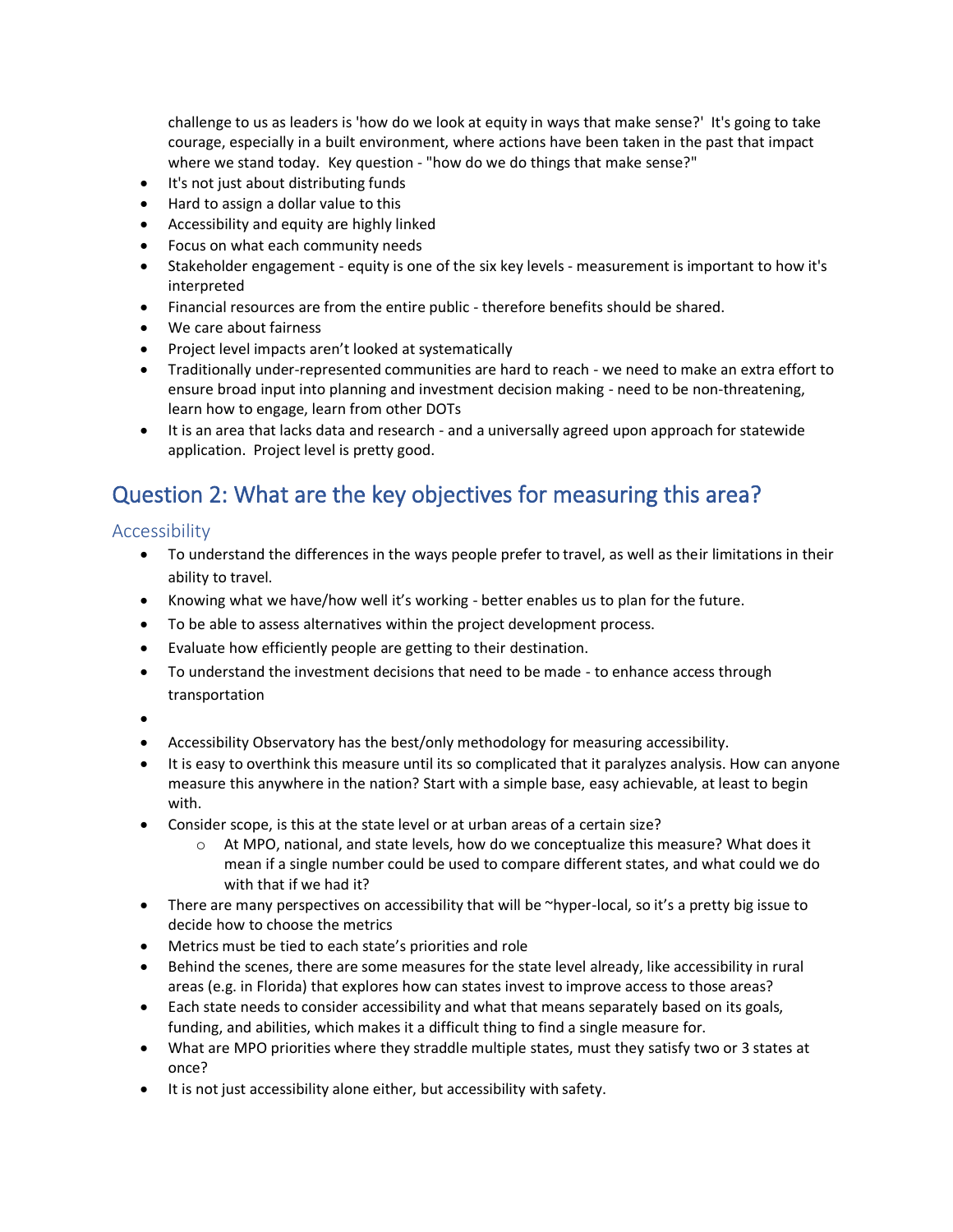#### Resiliency

- Incorporate changes in design standards, shifting data needs, prepare for the future
- Safety and efficiency: events getting worse, don't want to have to keep rebuilding major infrastructure.
- Part 667 DDIR data analysis is helpful, good structure for doing this analysis over time
- Vermont far along on interactive Part 667 webtool
- Amount of down time due to destruction caused by extreme weather or terrorist attack.
- Speed of recovery until it performs as intended or needed.
- To get an idea of cost to become resilient and recovery effort itself.
- To measure the risk and what needs to be done.
- Schedule.
- Cost.

#### Equity

- Fairness is a key issue; measuring this is difficult, but should be one of the key outcomes
- Important not to repeat mistakes of the past, and think of not just doing the easiest or cheapest but the right thing
- Equity has to do with land use and other areas outside of DOT control
- We need to be in a position to be influential and we should be clear in our objectives so we can be partners and not just recipients
- We have a responsibility to ensure equity. Focus has been on minority/disadvantaged communities. We don't want to repeat the mistakes of the past. Need to focus on ensuring benefits are shared.
- The ultimate objective is anti-discrimination a better objective is improving quality of life for all

### Question 3: What are your concerns about measuring this area?

#### **Accessibility**

- Most of the (non-vehicular) data comes from local agencies and there are challenges obtaining the data.
- That success in accessibility means an increase in congestion.
- Much of this topic was covered in previous discussions.

#### Resiliency

- Comparing apples to apples. When do you say a storm started and ended? A uniform approach may help.
- Broad topic: research, results of plans, analysis… how do you measure
- Collect data across different parts of DOT
- Is this resilience/risk management across major storms, labor needs, pandemics, attacks, etc? How do you summarize across these areas?
- The cost because sometimes it becomes more expensive to be resilient than to replace a roadway that has washed out, etc.
- Able to have a consistent system for monitoring infrastructure making sure that each District or Region of State uses same types of measures to determine conditions.
- Consider network level analysis and level or different modes to respond.
- Common language between engineers, social scientists, etc. Incorporate environmental, social impacts.
- Ability to address resiliency areas proactively.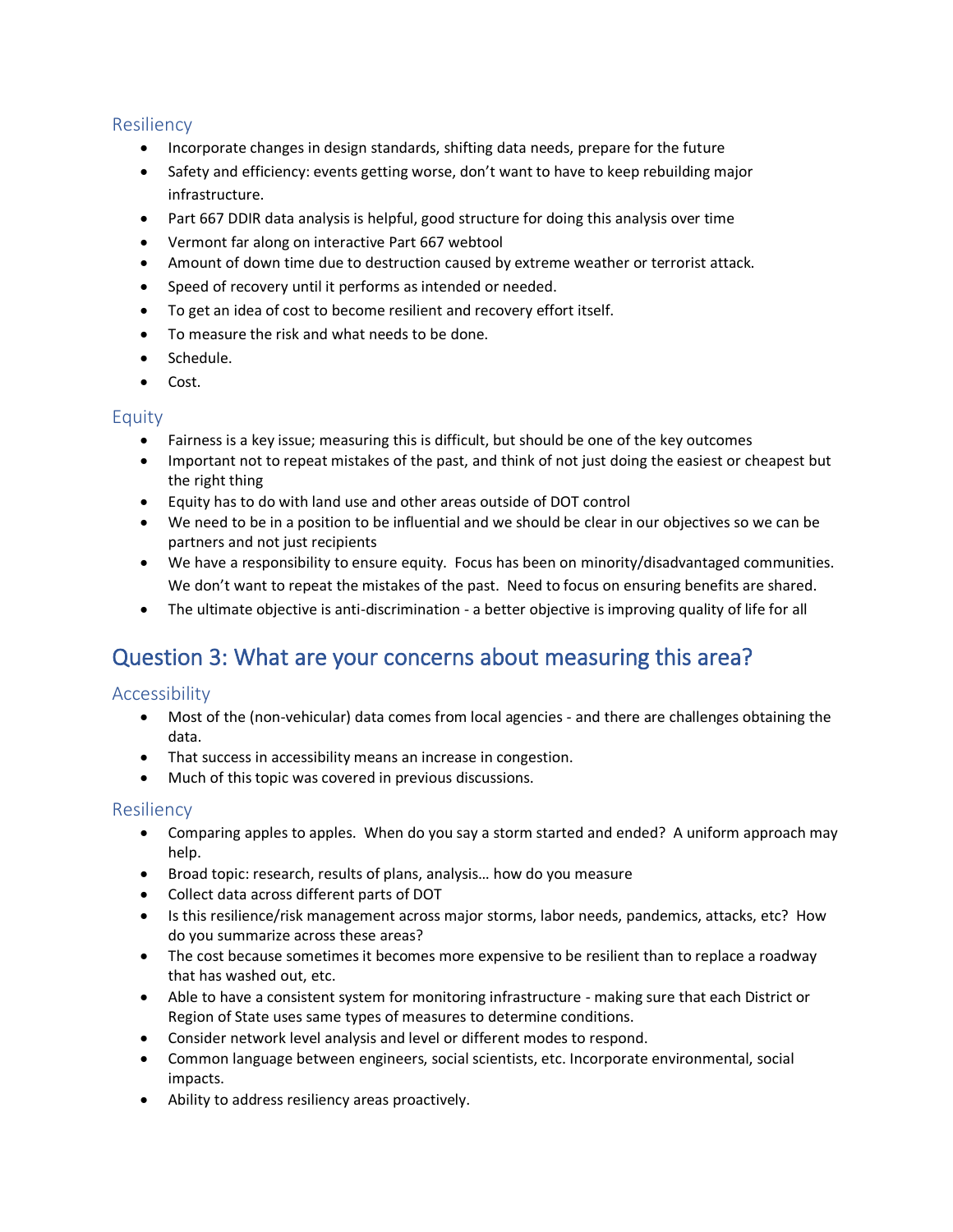• What is the appropriate measure to define resiliency?

#### Equity

- Determining what is fair is hard
- Being able to define equity before developing measures.
- Unintended consequences we can pick a number that becomes an objective that leads to secondorder effects
- Looking for a national measure that is transferable is going to be challenging
- National metrics will be difficult to establish concerns exist
- Lack of baseline data where do you even begin?
- It's weaved throughout lots of processes and documentation, but how do we weave it all together into quantifiable measures
- Raising equity by improving outcomes for select groups or by improving outcomes for the collective - by lesser amounts
- This discussion is much more emotional than the other conversations
- We need professional expertise and support to facilitate these discussions
- These are hard conversations to bring up many may be hesitant to bring this conversation up
- This is an extremely difficult area to measure quantifiably. We are so used to analyzing the other areas of our work. It doesn't work the same w/ equity
- How do we make everyone comfortable in this conversation?

## Question 4: What will be the most challenging aspects of measuring this area?

#### Accessibility

- Authoritative data sources.
- Meaningful measures that the DOTs can affect.
- Learning curve with non-traditional data sources lack of analysis tools that inform transportation decision making.
- A successful project would have to look at a number of potential measures.
- From one geographic area to the next (one state vs another), accessibility implications could be very different.
- Moving from Project level indicators to statewide measures.
- Need information about destination are some destinations more important than others?

#### Resiliency

- Clarity of definitions and purpose are essential first steps. Can't develop good measures without foundation
- NCHRP study Matt mentioned is working on these definitions
- What data sets to use? Engineering, geographic, district staff with on-the-ground knowledge...all these perspectives are important but differ
- Understand what strategies have worked before rushing into using whatever comes to seem like the latest new strategy. Understand short- and long-term strategies that have been used.
- Coming up with accurate measurements.
- Degree of resiliency.
- Is everyone measuring resilience?
- How are resiliency measurements defined?
- For example, because of event (natural disaster, etc.), you've got down time, cost, number of fatalities (specific to incident), traffic flow impact (specific to incident).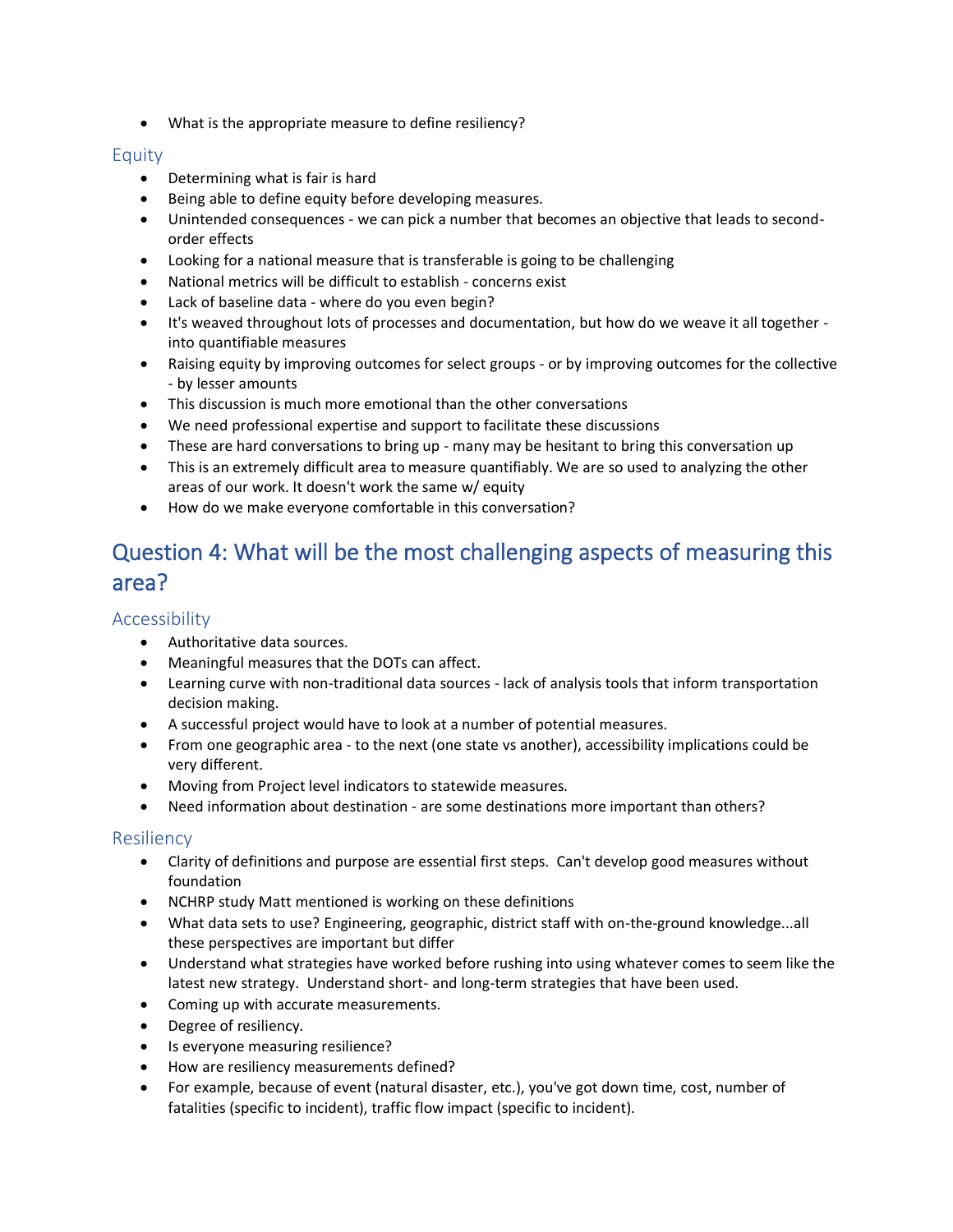- Availability of historical data.
- Vulnerability analysis from resiliency perspective what does that mean?

#### Equity

- Need to be cautious with a one-size-fits-all approach to equity.
- On the other side, does it get so granular that nothing happens?
- Looking at the past, impacts of past decisions have been different in different parts of the country. (Example, if we did something in the 1960s that impacted disproportionately on some communities and then try to correct that, what happens to the traffic you move away from that area)
- Addressing negative impacts need to talk to the communities about what they consider to be fair.
- Public transportation is also part of the discussion.
- Difficult discussions there are emotional elements can be charged due to how/where existing facilities have been established
- Public may also fear or expect government bias/pre-decision and shut down or limit their meaningful involvement
- Lack baseline data how do you begin?
- No commonly accepted definitions
- Current focus is project level through PI and EJ compliance/NEPA this is an impact analysis where the community and current socioeconomic condition is treated as an existing condition
- DOT staff may or may not be trained in outreach to hard to reach communities/ethnic groups may have limited understanding of culture

# Question 5: How can DOTs impact the outcome for this area?

#### Accessibility

- Local Agencies have great control over land use DOTs would need to figure out their role in informing better land use decisions.
- Locals may prefer pass-through funds DOTs should leverage that.
- State DOTs are the stewards of federal money and many types of grants for many projects. We (State DOTs) have the power to distribute monies, and we can tie these dollars to our priorities. The most challenging part is balancing the different modes by different density environments (e.g. rural vs urban), and it is hard for a state to be responsible for such disparate objectives. Who are state DOT's customers in each area, what is expected of them?
- What could be a high-profile task that helps to make this happen, a way to push new ways of thinking about our systems, vehicles, and freight?
- DOT values are at the root of it. When safe roads to schools first came out, it trickled down to checkmarks of where we could get the most benefit. We need guidance on high-priority areas where states can focus and bring (and identify) certain things to certain areas.
- •
- In asset management, a few years ago we tracked how paraplegics could get to hospitals unassisted… at root this is ADA but it overlaps with accessibility too. How else can this tie into the other priorities and PM programs?
	- o Yes, like is there a link between pavement performance metrics and accessibility?
	- $\circ$  Many metrics, such as person-miles traveled don't help at all with understanding accessibility. This is similar with other metrics.

#### **Resiliency**

- Responding at time of storm
- Pre-storm -for example debris-prone location clearing in advance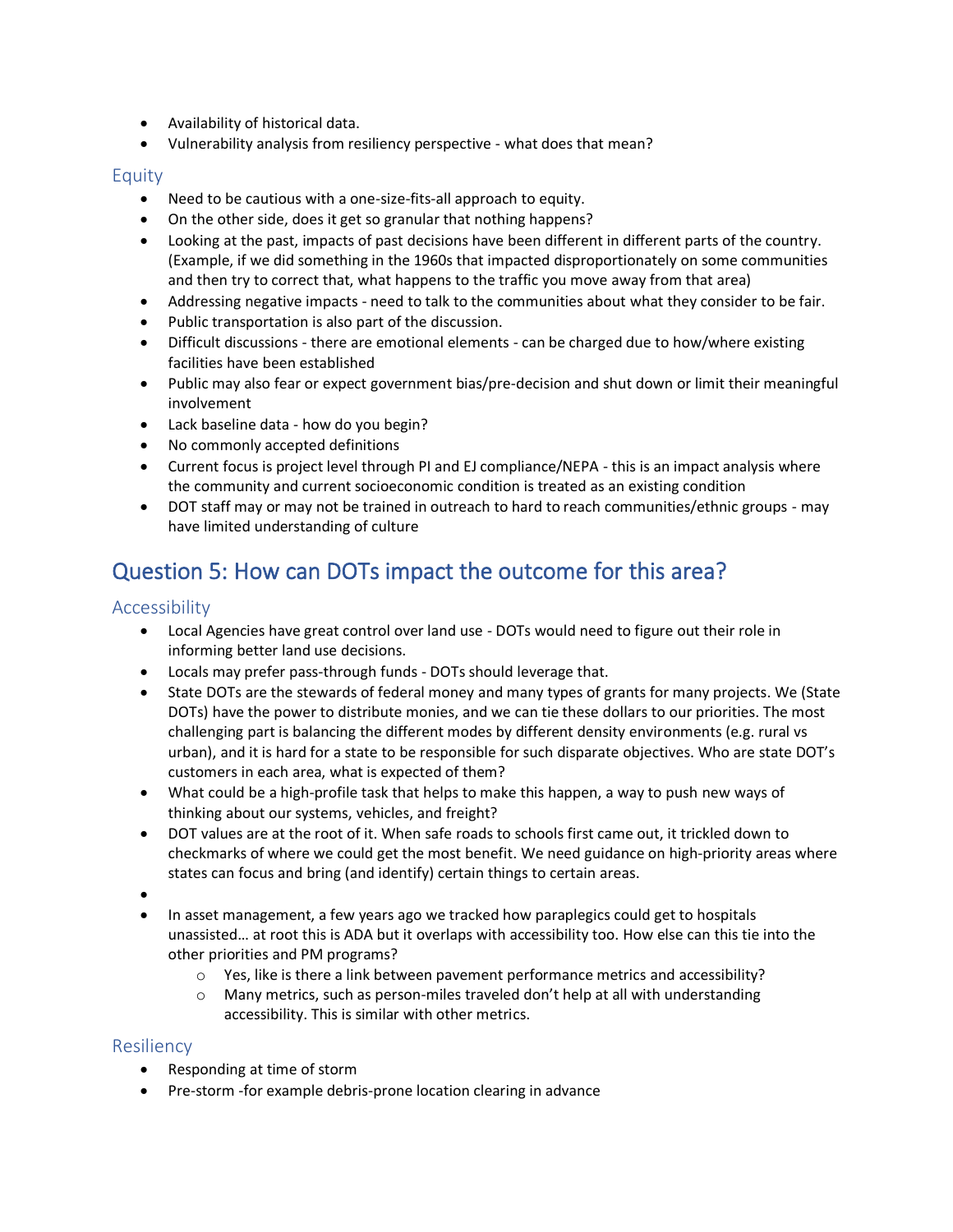- Post-storm broader rebuilding/re-thinking
- Building into capital program: where are the most impactful opportunities?
- Review hydraulic requirements for bridges and adopt new set of standards.
- Be proactive working with your state climatologists and their projections for extreme weather.
- Incidents response plan involving different groups. Having everyone identified and practice knowing who is in charge.
- Have a comprehensive program and plan of action in place. Be proactive, rather than reactive.
- Identify hazards (flood, climate change impact, etc.) to predict climate change impact on infrastructure.
- Implement mitigation strategies for natural disasters.
- Review design standards for structures most impacted by natural disasters.
- Funding question is why should we put funding toward issues that have not yet occurred? How do we get beyond that? Benefit cost? ER funding.

#### Equity

- Be consensus builders; get out ahead of these discussions in our states we have the reach (in transportation) to do this
- Make this a feature of how we thinking about transportation improvements, just like planning and design criteria
- Within the DOTs, have leadership be a champion for this topic.
- How do we integrate equity into our processes so that it becomes real, how will it really live?
- Bring in professional expertise
- Sharing hiring statistics being transparent in general with the people at your DOT
- Diversity in hiring/staffing
- Public facing information in spatial format ie. ADA pathways
- Adopt proactive approaches to equity in investment decision making

### Question 6: What are potential measures in this area?

#### Accessibility

- Accessibility to non-personal automotive modes.
- Increase in multimodal asset capacity.
- Accessibility "in the right place".
- Accessibility impedance.
- From Seattle on priority of accessibility:
	- $\circ$  Sidewalks that are in proximity (1/4 mile) to important and high demand facilities are prioritized in Seattle using the ADA guidance:
		- 1) government facilities (community centers, libraries, parks, social services, schools),
		- 2) transportation (transit stations and corridors)
		- 3) medical facilities (health services/hospitals)
		- 4) employment centers plus senior/disabled housing
		- 5) residentially zoned locations.
- Potential measures and goals
- Metrics are the key
- Many economically challenged rural areas are not retaining industry, there are fewer and fewer job opportunities to sustain services for the legacy populations. In a small town, if all of the local grocery stores close, what happens to the elderly population left? What happens if they do not have access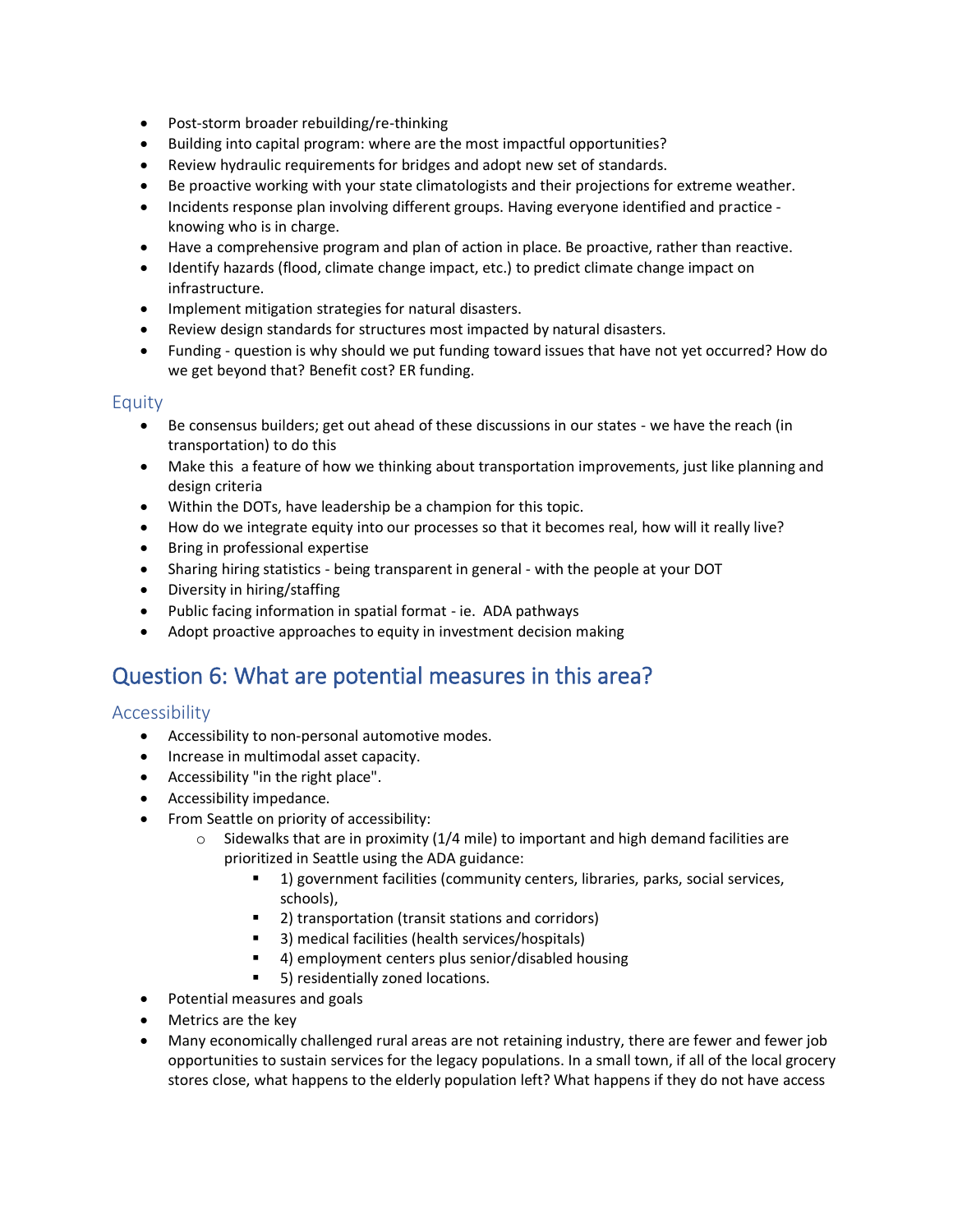to taxis and so forth? There are very limited options for rural areas, but this is an important constituency nonetheless.

- Accessibility is not a static situation. As an example, with the pandemic, things change, places close, how do we keep accessibility programs current and adaptable?
	- o Work completed by the University of Minnesota is a good start
	- $\circ$  They have "cumulative opportunity access maps" like how many destinations of a certain type can be reached within 60 minutes, maps by mode, stress-free biking, walking, car, bus, etc. But how land use and availability all change over time is really an important question. It leads into the next question of: how are our investments making a difference? If we increase funding for, say, bike lanes, what would it accomplish? We want to see trends over time.
	- $\circ$  One criticism of the university work: your ability to reach a job is not necessarily a job you want or are qualified for. How do we match access to jobs that you can perform and want to perform? What is measurable vs. what is meaningful? Furthermore, what can DOTs actually control and use to effect change (on a road, can buses, freight, sidewalk, protected bike lane all follow that path)? Measuring and affecting accessibility needs to be done in an area that DOT can control.
- Existing limitations of targets for existing PM1,2,3 reveal some of our frustrations. We have no ability to affect travel time or safety PMs in the short term because investments are programmed so far in advance. My 2- 4 year targets are too short; we need to find a way to make this acceptable to [rule makers].
- Are there consequences for not making targets?

#### Resiliency

- Preparedness: don't forget to look upstream, up-watershed, coordination with land use to keep us from having these expensive damages
- Recognize this gets outside direct control of DOT but coordination is extremely important for effectiveness
- Separate resilience pot of funds understand new law
- Figure out where to start, and also repercussions of what you do for other areas for example what will this change do to the next bridge downstream?
- Different levels of thinking, outcomes and outputs, What would a stage 0 measure look like, then what might it look like in five years?
- Leading measures important but we rarely go back to validate to see if they indicated the way we thought they would. Needs data and time.
- Framework to develop meaningful measures that are in line with the maturity of the data and then how to evaluate.
- "Avoid stepping in the same cowpies over and over"
- Degree of resiliency.
- Is everyone measuring resilience?
- How are resiliency measurements defined?
- For example, because of event (natural disaster, etc.), you've got down time, cost, number of fatalities (specific to incident), traffic flow impact (specific to incident).
- Availability of historical data.
- Vulnerability analysis from resiliency perspective what does that mean?

- We can identify areas (race discrimination, age, gender) and think about percentage of funding spent in each category
- From a modality standpoint, time of commute or distance of commute, ratio of time to distance somehow contrasting what a community is, what does it take somebody to have access to the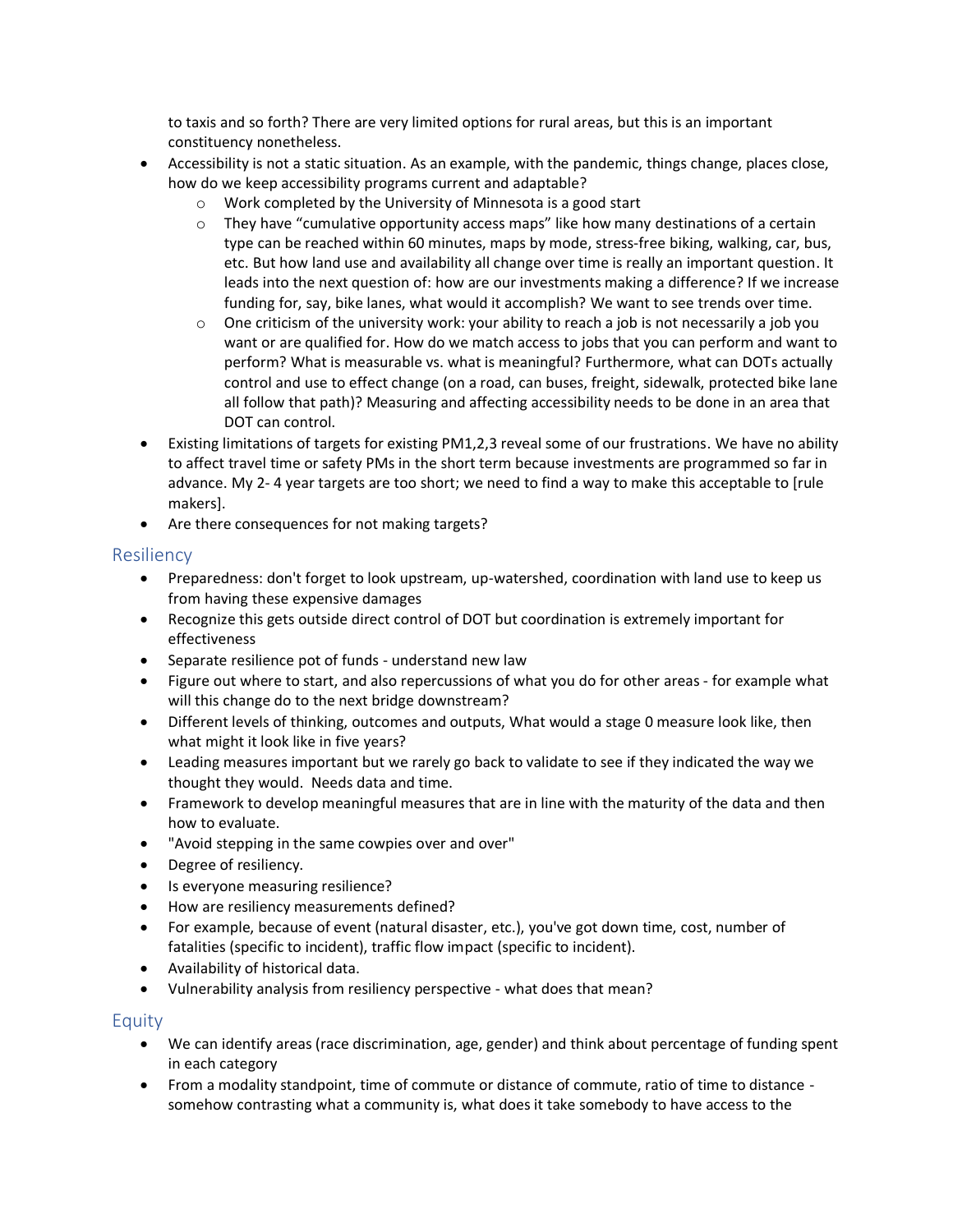economy? Technology is likely to enable us to measure access for example - to measure the impacts on individuals and access to the economy.

- Look at costs and what it compares to their income. (Example, annual transportation costs as a percentage of their income)
- Maybe measure progress toward a mutually agreed set of needs (plans, projects, etc.)
- Measure degree of involvement of different constituencies.
- Constituents care about how well we deliver on things that they have been involved on (projects they have contributed input on).
- Consider research on the mobility/accessibility dynamic to establish some kind of outcome measure (even though state DOTs may not have direct impact on those outcomes, we could look at whether we are 'moving the needle' toward improved directions)
- Existing: EJ Data Minority and low income. Illinois also has "economically distressed" areas
- Future
	- o Universally applicable national metrics will be difficult to establish

Need data sources broader than EO EJ definitions - could consider transit data (paratransit), other poverty data (school vouchers), formally adding populations to EJ data set (disabled),

- o Define success from a statewide public involvement standpoint
- o Project distribution
- o Safety data data analysis to determine if safety solutions are focusing on and
- o benefiting all populations.
	- Emissions analysis that factors impacts/benefits to traditionally disadvantaged

### Question 7: What goals could be set for these measures?

#### Accessibility

- Good question.
- Increase in multi-modal capacity.
- Usage and or stakeholder satisfaction
- Value added

#### Resiliency

- Become more resilience
- When you made an investment, did it accomplish the purpose--for example respond faster next time, inform people so they could respond better, bridge withstood a similar big storm the next time?
- Measures-data-information-wisdom: better understand and therefor be able to improve the work being done. Have better information for future decision making. Did it shape future actions?
- Start with inventory of vulnerabilities in State and cost in risk assessment.
- Percent of vulnerable assets programmed or measured, with goal of getting to 100% eventually.
- To revise the design code for infrastructure design.
- Reviewing future design years.

- Candidate Achieving the outcomes of what the community we are involved in are looking for
- Using ADA compliance analogy, "zero percent non-compliance" maybe a yes/no rather than a relative target.
- Equal/fair/broad opportunities for participation
- Learn from the cities local agencies
- Transit operators naturally cater to populations that may be the focus of equity concerns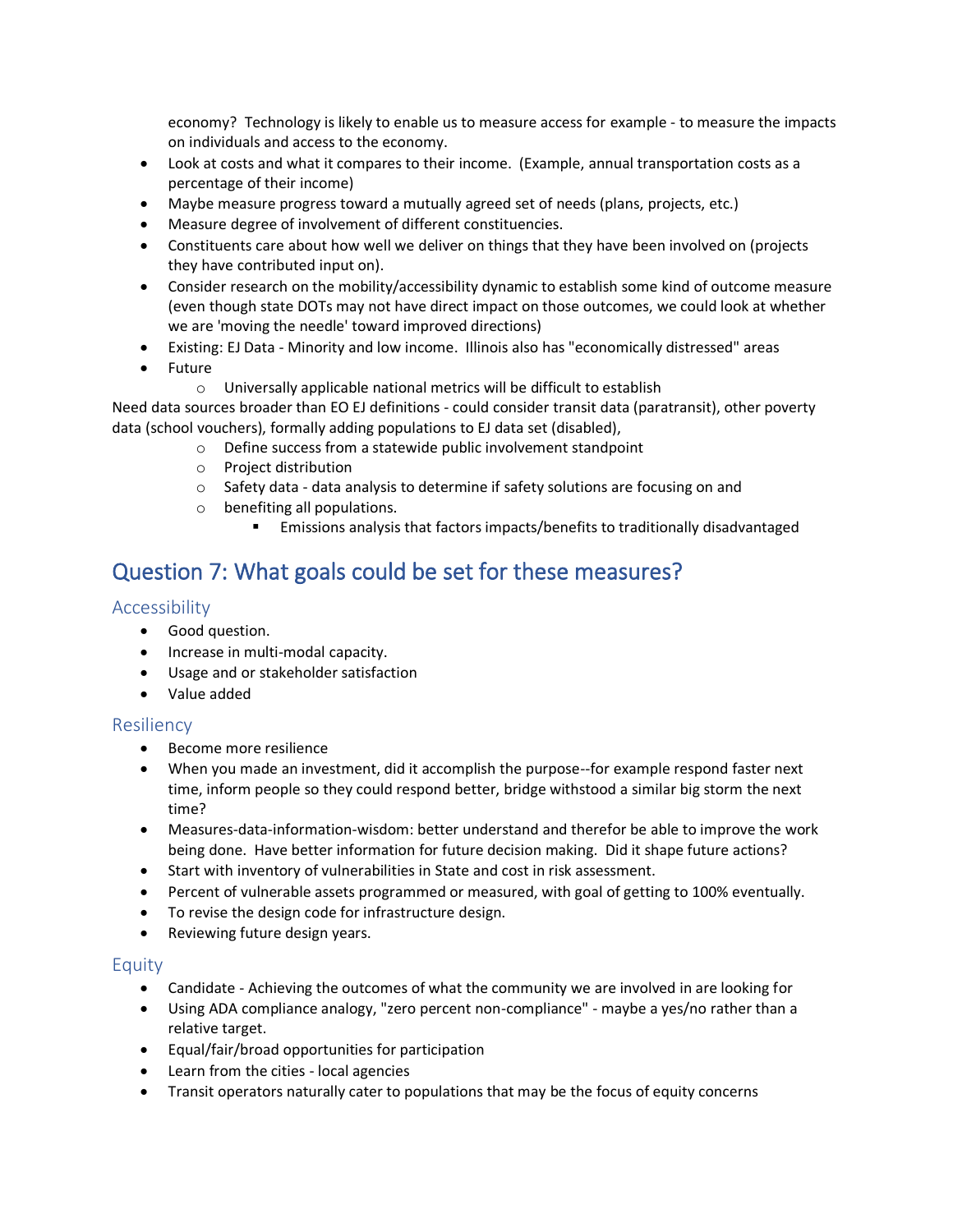• Define and set goals for what is equitable

# Question 8: What are the most significant barriers to implementation?

#### Accessibility

- Dialing in on priorities.
- Getting meaningful and authoritative data sets.
- Moving from project to enterprise/programmatic analysis tools.
	- $\circ$  Agreeing on the measure(s) that are meaningful and/or transferable across many geographies.
- Gauging the appetite for investments the immediate response will likely be "trade-offs will have to be made", but how do we steer it to "value can be added".

#### Resiliency

- Wrong action built on information we have: not getting data mature and validated enough to serve as a basis for decision-making. Become so focused on impact/outcome that we don't review processes enough.
- Not enough patience and time put into data analysis
- Have a lot of data but don't necessarily use it well, know all the resources
- It takes time to see change
- Storms differ, they're not uniform stresses
- It's hard to take a break from putting out fires to reflect, learn, and lead
- Need right people in right roles and levels
- Slot issues and decision making to correct level/people
- Difficult to assess a complex system in two or three numbers in a meaningful way
- Example, if you measure scouring but the bridge is in a high-pressure point but no one is thinking about the location of the bridge
- Every new initiative goes to the same people when this isn't effective, efficient, or manageable
- Need more data analysts at DOTs, what other skill sets do we need for the future?
- We need people focused on how to do performance management and measurement rather than just using numbers. It's such a big field we miss a lot!
- One approach is hearing a hypothesis then using data to explore if it makes sense
- Data availability.
- Resources to do the work.
- Proactive funding mentality.
- Having some incentive for having States to do this, rather than having FHWA come in after to fix it.

- Get some consensus on definitions in measurable terms (also feeds the next steps)
- We're somewhat behind and need "baby steps in a hurry"
- We will have to overcome cynicism based on things that have been done in the past
- We need to do things that make sense and then need a performance tool that backs up doing those things that make sense.
- We need to understand what the law is doing need feedback from the administration as to what direction they would like us to work toward
- Data, definitions and goals
- Effective public involvement specialists are often local/leaders